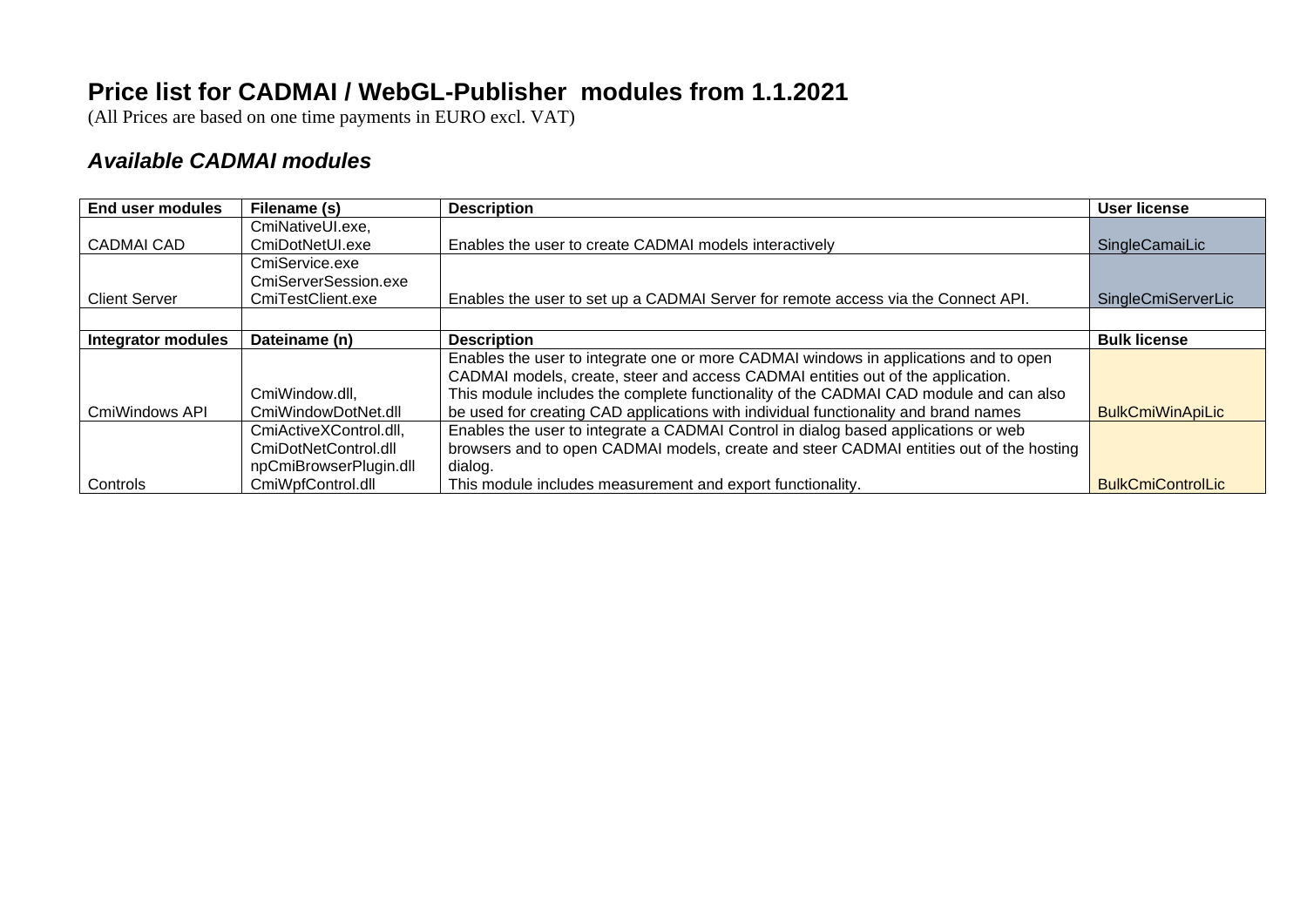#### *Available WebGL-Publisher modules*

| <b>End user modules</b>                               | <b>Description</b>                                                                                                                                                                                                                                                                                   | Einzellizenz                    |
|-------------------------------------------------------|------------------------------------------------------------------------------------------------------------------------------------------------------------------------------------------------------------------------------------------------------------------------------------------------------|---------------------------------|
|                                                       | WebGL-Publisher is used for publishing geometric 2D and 3D data in the Web.<br>The published geometry can be viewed in any WebGL enabled browser without additional software<br>installation<br>The WebGL-Publisher license contains the permission to publish the needed infrastructure (JavaScript |                                 |
|                                                       | libraries and textures) in the Web as long as the possessor of the web site where the WebGL-Publisher<br>model is published is the owner of the WebGL-Publisher license.                                                                                                                             |                                 |
| WegGI-Publisher                                       | The software can be used for non-commercial use without a license.                                                                                                                                                                                                                                   | SingleWebGlPubLic               |
|                                                       | The product configuration in WebGL-Publisher is used for building and configuring assemblies out of<br>components without a server implementation.                                                                                                                                                   |                                 |
|                                                       | The following features are enabled:                                                                                                                                                                                                                                                                  |                                 |
|                                                       | Assemblies can be created out of partial models                                                                                                                                                                                                                                                      |                                 |
|                                                       | The components can be loaded in an asynchronous way                                                                                                                                                                                                                                                  |                                 |
|                                                       | No server implementation for steering the models necessary                                                                                                                                                                                                                                           |                                 |
| WegGI-Publisher                                       | The 3D data can be constrained with different shades, colors or materials                                                                                                                                                                                                                            |                                 |
| Produkt-Konfiguration<br>Lizenz                       | Local accesses and accesses via localhost can be used without a license                                                                                                                                                                                                                              | <b>SingleWebGIProdConfigLic</b> |
| JT® nach WebGL-<br>Publisher® Konverter               | Converts JT® files into WebGL-Publisher® format including the web infrastructure.<br>The application can also run in batch mode.                                                                                                                                                                     | SingleWebGIJtExportLic          |
| 3DXML nach WebGL-<br>Publisher <sup>®</sup> Konverter | Converts 3DXML files into WebGL-Publisher® format including the web infrastructure.<br>The application can also run in batch mode.                                                                                                                                                                   | SingleWebGI3DXmlExportLic       |
| STEP nach WebGL-<br>Publisher® Konverter              | Converts Step files into WebGL-Publisher® format including the web infrastructure.<br>The application can also run in batch mode.                                                                                                                                                                    | SingleWebGIStepExportLic        |
| WebGL-Publisher Export<br>für Autodesk® Revit®        | WebGL-Publisher Export for Autodesk® Revit® is an AddIn for Autodesk's Revit® Software.<br>It is used to export architecture models into a 3D environment for the Web.                                                                                                                               | SingleWebGlRevitExportLic       |
| WebGL-Publisher Export<br>für Autodesk® Inventor      | WebGL-Publisher Export for Autodesk® Inventor® is an AddIn for Autodesk's Inventor® Software.<br>It is used to export CAD models into a 3D environment for the Web                                                                                                                                   | SingleWebGIInventorExportLic    |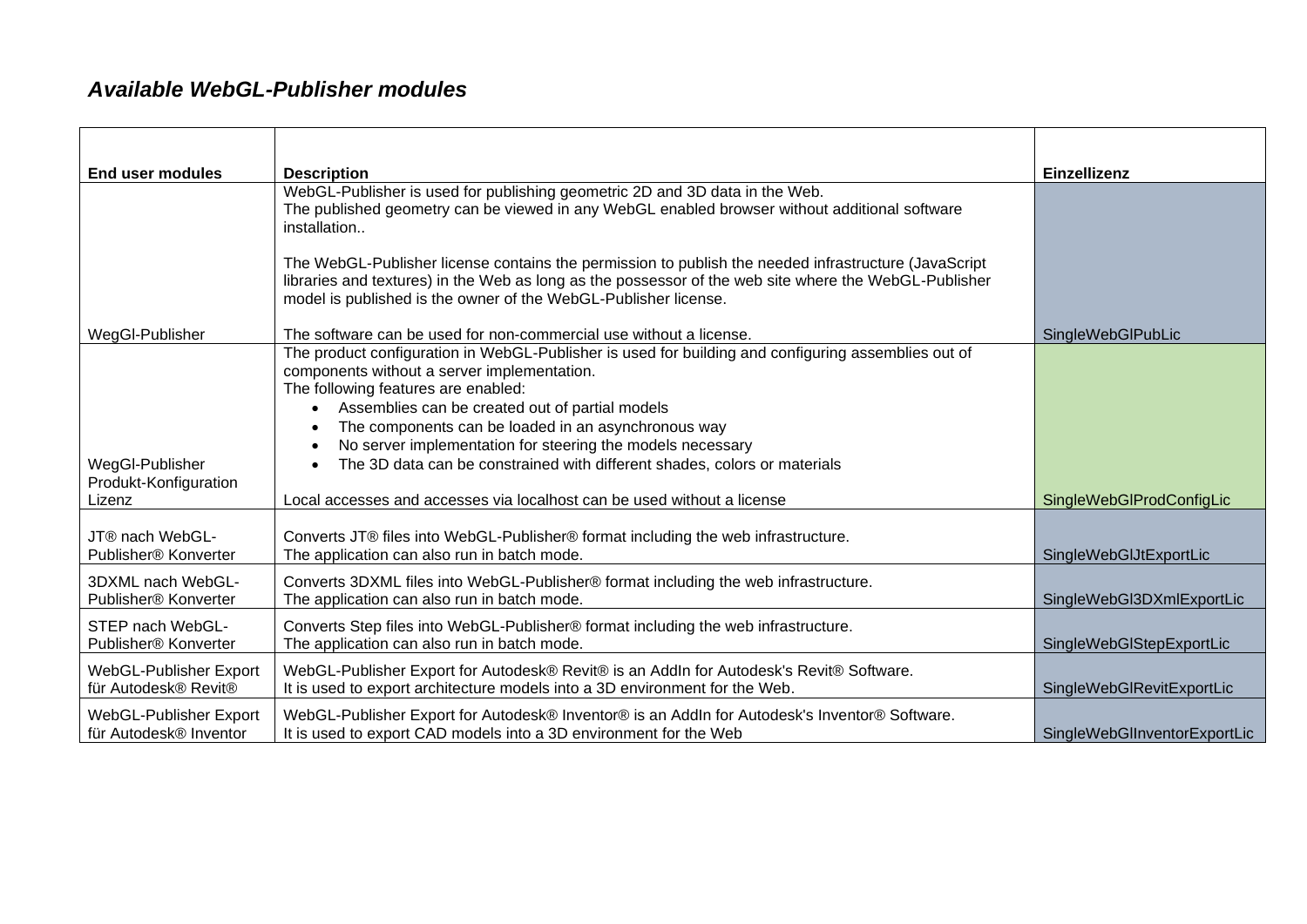# *Pricing*

| <b>Price list for user licenses</b> | Prices in Euro excl. VAT. | <b>Remarks</b>                                                         |
|-------------------------------------|---------------------------|------------------------------------------------------------------------|
| SingleCadmaiLic                     | 229                       |                                                                        |
| SingleCmiServerLic                  | 6 0 0 0                   |                                                                        |
|                                     |                           |                                                                        |
| SingleWebGlPubLic                   | 1 200                     |                                                                        |
| SingleWebGIJtExportLic              | 3500                      | These modules are licensed by checking a licenses number.              |
| SingleWebGI3DXmlExportLic           | 3500                      | The license number is stored in the registry or in the cadmai.ini file |
| SingleWebGlStepExportLic            | 3500                      |                                                                        |
| SingleWebGlRevitExportLic           | 1 500                     |                                                                        |
| SingleWebGlInventorExportLic        | 1500                      |                                                                        |
|                                     |                           |                                                                        |
| SingleWebGIProdConfigLic            | 6 500                     | The license is restricted to one domain name (e.g. www.mydomain.com)   |

| <b>Price list for bulk licenses</b> | Prices in Euro excl. VAT   Remarks |                                                                             |
|-------------------------------------|------------------------------------|-----------------------------------------------------------------------------|
| BulkCmiWinApiLic                    | 9 0 0 0                            |                                                                             |
| <b>BulkCmiControlLic</b>            | 6 000                              | Licensed by transferring a company specific license string to an API method |

# *CADMAI Module - License Mapping*

|                                         |                          | <b>End user modules</b> |                      | <b>Integration modules</b> |          |
|-----------------------------------------|--------------------------|-------------------------|----------------------|----------------------------|----------|
|                                         | License name             | CADMAI CAD              | <b>Client Server</b> | Windows API                | Controls |
| <b>End user licenses</b>                | SingleCadmaiLic          |                         |                      |                            |          |
|                                         | SingleCmiServerLic       |                         |                      |                            |          |
|                                         |                          |                         |                      |                            |          |
| <b>Bulk licenses for redistribution</b> | <b>BulkCmiWinApiLic</b>  |                         |                      | $\lambda$                  |          |
|                                         | <b>BulkCmiControlLic</b> |                         |                      |                            |          |